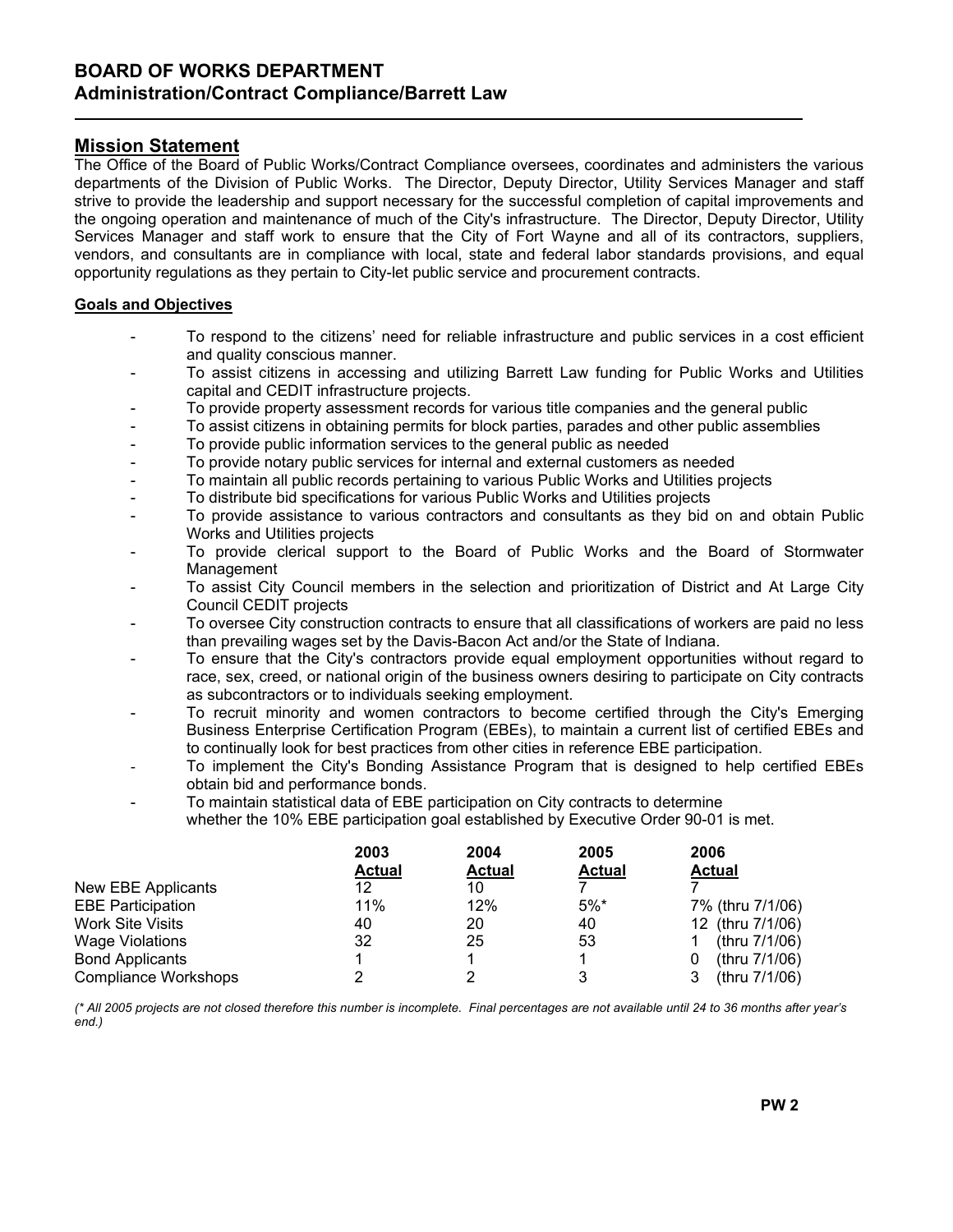# TRANSPORTATION ADMINISTRATION & SUPPORT

The functions of this group are varied, and generally fall within three department subsets: a surveying-drafting-inspection group; a permit and plan review group; and an administrativeclerical group.

Department staff provides surveying, drafting, and inspection services necessary for the successful completion of street, curb, and sidewalk projects. Employees in this group also assess and report on pavement condition in order to maintain and update our pavement management system.

Other employees in this department are responsible for fielding a variety of other customer service requests, responses, and interactions. These responsibilities include permit functions; plan review of developer projects; plan review of transportation projects developed in-house; investigation and reporting functions; data base maintenance activities; blueprint reproduction services; right of way acquisition functions; and general customer service activities.

Department personnel also provide financial management, budgeting, purchasing, payroll, and clerical support services needed within the Transportation division.

### Objectives:

• provide surveying, drafting, and inspection services to insure adherence to specifications, to insure contract compliance, and to facilitate completion of neighborhood capital projects

For 2005, engineering support services were provided for projects that totaled over \$16.4 million dollars in capital expenditures.

• maintain and update the Pavement Management System, in compliance with GASB 34 reporting requirements

During 2005, new work methods were explored that will lower costs and facilitate completion of this on-going task through utilization of video, database, and gps technologies. In 2005, 362 centerline miles of streets were evaluated and rated.

• respond to all citizens requests falling within our jurisdiction

Department personnel respond to citizen requests such as removing vegetation obstructions, policing construction sites, enforcing sign restrictions, requiring snow removal, investigating reported hazards and infrastructure failures, assisting with locating property lines, determining project feasibility, and a variety of other requests. During 2005, 399 of these types of requests were filed and resolved.

• insure that all excavations in the rights-of-way are properly restored

Staff closely monitors the permit restoration process in order to insure that cuts are permanently restored within 45 days of cut completion for the period April 1st – October 31st. During 2005, 2428 permits were issued allowing 3765 cuts. 72% of these cuts met our 45 day completion specification. Excavation permit receipts for 2005 totaled \$268,620.

• insure that all non-City funded construction occurring in the rights-of-way adheres to City engineering standards and specifications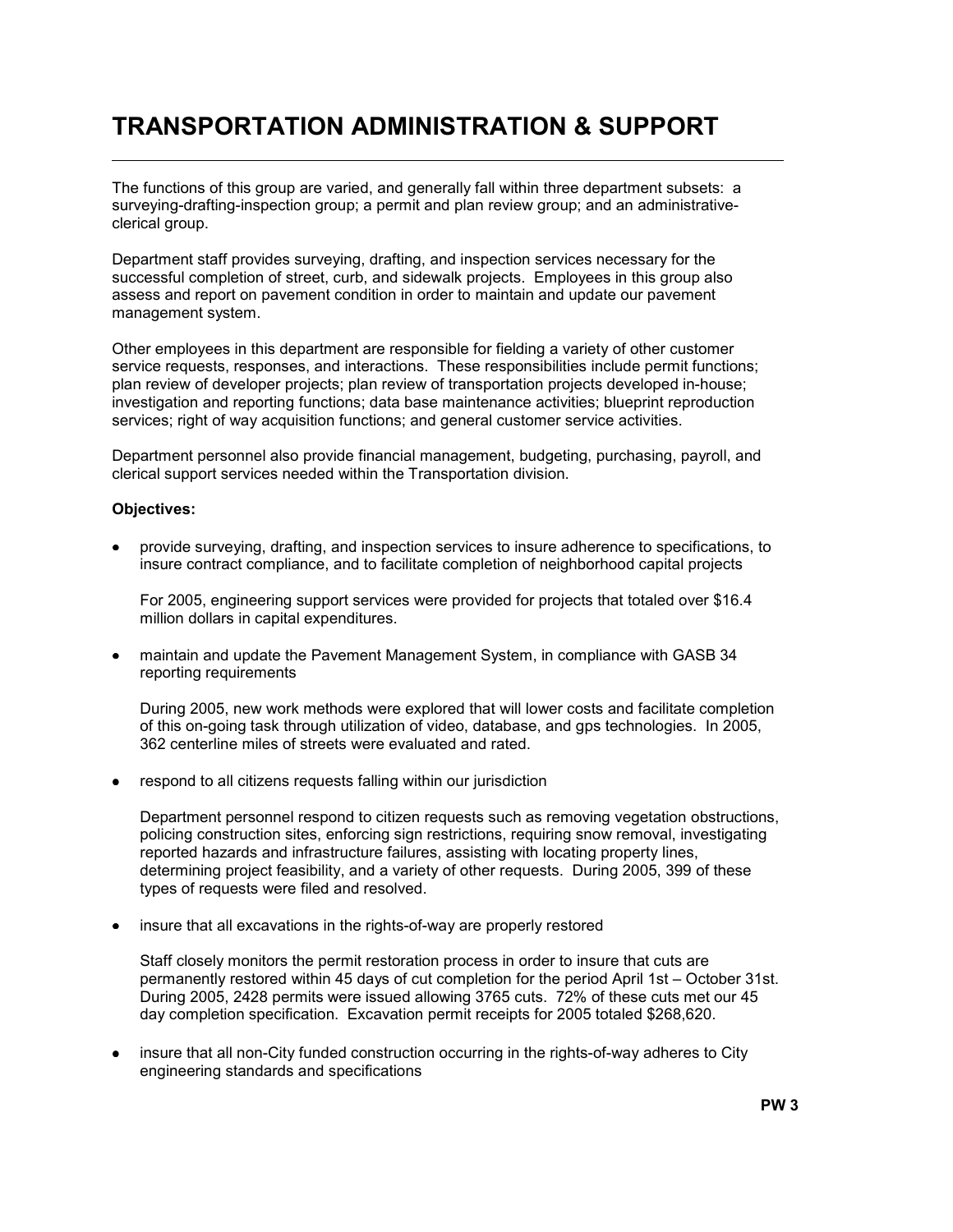The department issues drive approach permits, sidewalk permits, and parking lot permits, to insure that City standards are followed. Multiple Inspections are performed during the permit review process, during construction, and upon completion. During 2005, 803 permits were issued, and permit receipts totaled \$37,860.

• insure that temporary restrictions and/or street closures are properly barricaded with appropriate warning signs and traffic control devices

These permits are used to insure that proper and safe signing occurs whenever an obstruction is present within the traveled way. For 2005 453 permits were issued, and permit receipts equaled \$12,245.

• review engineering plans and design solutions for adherence to standards for both internal and external projects

The Permit Manager reviews, corrects, approves, and stamps project plans designed by inhouse engineering staff. The Permit Manager is also the primary contact point for developers and builders involved in the improvement location permit process.

• facilitate project planning by providing meaningful, appropriate, and accurate financial data to public works decision makers

Funding availability is critical to project development. Major funds and programs tracked include the MVH fund, LR&S fund, CEDIT fund, infrastructure bond funds, and the district neighborhood capital improvement funds.

- Timely perform necessary right of way acquisitions in advance of planned construction so as to not delay anticipated construction commencement dates
- timely process all construction project payables and receivables

Department staff strives to have vendors paid within 30 days of the vendor's invoice date, including mailing time. Payments are reviewed for compliance with this goal and performance is tracked on a quarterly basis. During 2005, 367 pay vouchers were processed totaling \$12,470,620 in payments. Vendors received checks within 30 days of their invoice dates 83% of the time.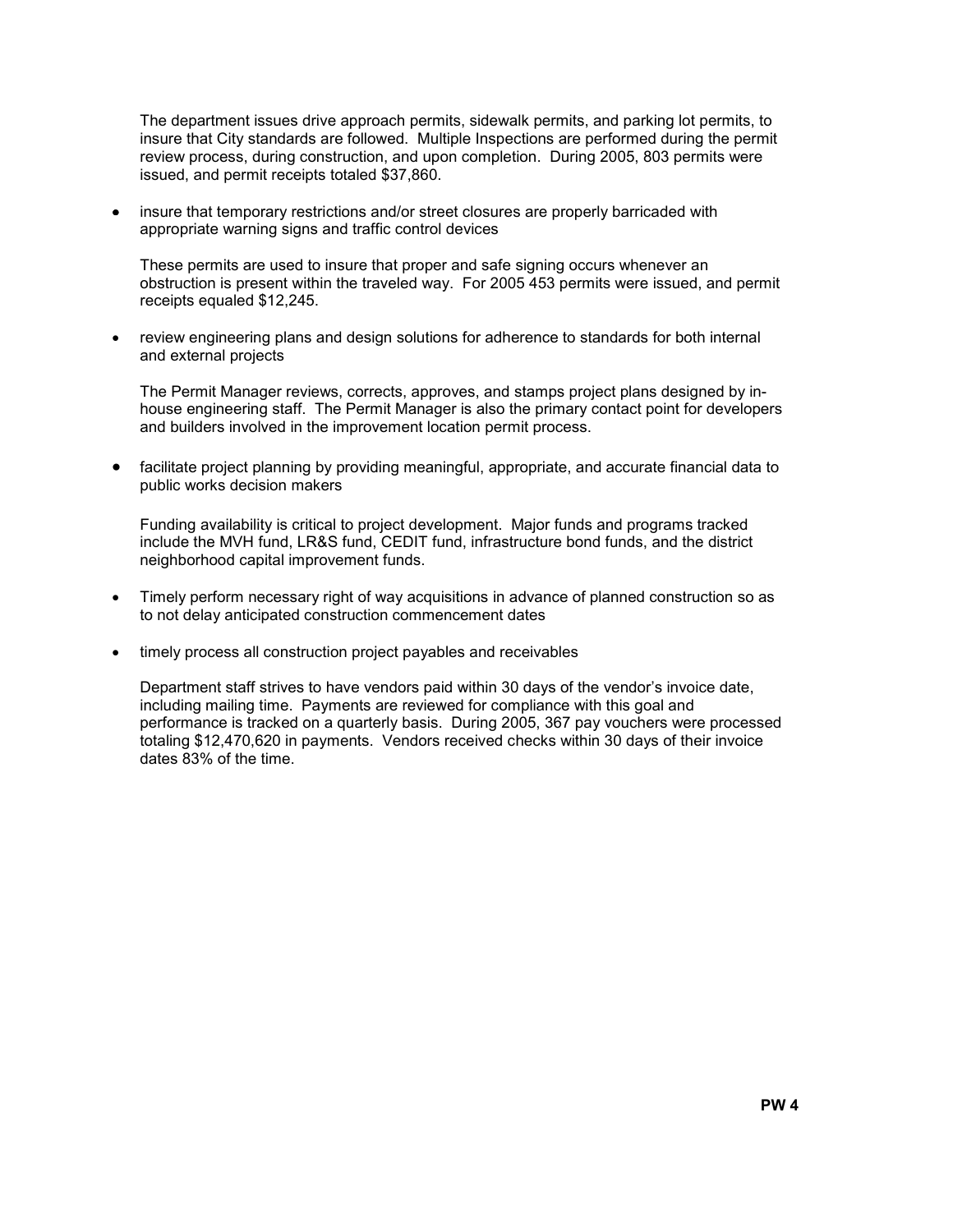# BOARD OF PUBLIC WORKS Dept # 010-006

|                   | <b>2007 BUDGET COMPARISON</b>                   |                          |      |                      |     |                   | \$ INCREASE                |                 |
|-------------------|-------------------------------------------------|--------------------------|------|----------------------|-----|-------------------|----------------------------|-----------------|
|                   |                                                 |                          |      | 2006                 |     |                   | (DECREASE)                 | <b>% CHANGE</b> |
|                   |                                                 | 2005                     |      | <b>APPROVED</b>      |     | 2007              | FROM 2006 APPR             | FROM 2006 APPR  |
|                   |                                                 | <b>ACTUAL</b>            |      | <b>THRU 06/30/06</b> |     | <b>SUBMITTED</b>  | TO 2007                    | TO 2007         |
|                   | 4111 WAGES-REG                                  | \$<br>2,051,940          | - \$ | 2,132,177 \$         |     | 2,217,141 \$      | 84,964                     |                 |
|                   | 4115 PARTTIME                                   | 5,459                    |      | 8,243                |     | 8,243             |                            |                 |
|                   | 411M TRAFFIC ENG                                | 469,368                  |      |                      |     | 524,808           | 524,808                    |                 |
|                   | 4121 VACATION PAY                               | 11,410                   |      | 14,476               |     | 17,600            | 3,124                      |                 |
|                   | 4125 OVERTIME                                   | 10,000                   |      | 11,000               |     | 9,000             | (2,000)                    |                 |
|                   | 412L LONGEVITY                                  | 10,896                   |      | 11,573               |     | 10,447            | (1, 126)                   |                 |
|                   | <b>TOTAL WAGES</b>                              | \$<br>2,559,073 \$       |      | 2,177,469 \$         |     | 2,787,239 \$      | 609,770                    | 28.00%          |
|                   | 4131 PERF                                       | 103,131                  |      | 119,109              |     | 140,887           | 21,778                     |                 |
|                   | 4132 FICA                                       | 154,130                  |      | 166,302              |     | 173,076           | 6,774                      |                 |
|                   | 4134 GROUP HEALTH INSUR                         | 336,012                  |      | 376,800              |     | 399,500           | 22,700                     |                 |
|                   | 4136 UNEMPLOYMENT                               | 1,056                    |      | 1,087                |     | 2,249             | 1,162                      |                 |
|                   | 4137 WORKERS COMP                               | 14,136                   |      | 15,554               |     | 12,420            | (3, 134)                   |                 |
|                   | 413A PERF/FRINGE                                | 61,879                   |      | 64,968               |     | 67,626            | 2,657                      |                 |
|                   | 413R RETIREE HEALTH INSUR<br>4161 STLMT/SERVRNC | 21,000                   |      | 15,700<br>23,900     |     | 34,000            | 18,300<br>(23,900)         |                 |
| <b>TOTAL 4100</b> |                                                 | \$<br>3,250,417          | - \$ | 2,960,890            | \$  | 3,616,996         | \$<br>656,107              | 22.16%          |
|                   |                                                 |                          |      |                      |     |                   |                            |                 |
|                   | 4212 STATIONARY/FORMS                           | \$                       | \$   | 1,065                | -\$ | $1,055$ \$        | (10)                       |                 |
|                   | 4213 COMP SUPPLIES                              | 2,727                    |      | 4,900                |     | 3,100             | (1,800)                    |                 |
|                   | 4214 SAFETY ITEMS                               | 3,392                    |      | 6,190                |     | 6,600             | 410                        |                 |
|                   | 4219 OTHR OFC SUPPL                             | 13,561                   |      | 19,804               |     | 16,565            | (3,239)                    |                 |
|                   | 4231 GASOLINE                                   | 27,140                   |      | 26,843               |     | 34,574            | 7,731                      |                 |
|                   | 4231 DIESEL                                     | 1,379                    |      | 1,150                |     | 6,740             | 5,590                      |                 |
|                   | 4241 MEDICAL SUPPL                              |                          |      | 200                  |     | 150               | (50)                       |                 |
|                   | 4243 RECREATIONAL SUPPLI                        |                          |      | 200                  |     | 200               |                            |                 |
|                   | 4246 HOUSEHOLD SUPPLIES                         | 2,324                    |      | 2,800                |     | 2,800             |                            |                 |
|                   | 4261 BLDG REP MTLS                              |                          |      | 400                  |     | 400               |                            |                 |
|                   | 4263 OTHR REPAIR PARTS                          | 887                      |      | 1,200                |     | 3,200             | 2,000                      |                 |
|                   | 4291 SMALL TOOLS                                | 852                      |      | 1,670                |     | 1,550             | (120)                      |                 |
|                   | 4293 PAINT                                      | $\overline{\phantom{a}}$ |      | 50                   |     | 50                | $\overline{\phantom{a}}$   |                 |
|                   | 42AA IN HOUSE STOCK                             | 209,395                  |      | 345,000              |     | 341,000           | (4,000)                    |                 |
| <b>TOTAL 4200</b> | 4299 OTHER MTLS                                 | \$<br>34,742<br>296,399  | - \$ | 39,545<br>451,017    | \$  | 26,100<br>444,084 | \$<br>(13, 445)<br>(6,933) | $-1.54%$        |
|                   |                                                 |                          |      |                      |     |                   |                            |                 |
|                   | 4314 CONSULT SRVC                               | \$<br>$6,138$ \$         |      |                      | \$  |                   | \$                         |                 |
|                   | 4317 INSTRCT SRVCS                              | 5,878                    |      | 9,000                |     | 12,400            | 3,400                      |                 |
|                   | 431E DRUG TEST                                  | 34                       |      | 140                  |     | 240               | 100                        |                 |
|                   | 431K SEMINAR FEES                               | 390                      |      | 950                  |     | 850               | (100)                      |                 |
|                   | 431M SCRTL SRVCS                                | 272                      |      | 280                  |     | 280               |                            |                 |
|                   | 431R ADMIN POOL                                 | $\overline{\phantom{a}}$ |      | 6,000                |     | 6,000             |                            |                 |
|                   | 431S SFT TRAIN                                  |                          |      | 1,000                |     | 1,500             | 500                        |                 |
|                   | 4321 FREIGHT                                    | 573                      |      | 900                  |     | 200               | (700)                      |                 |
|                   | 4322 POSTAGE                                    | 3,408                    |      | 3,861                |     | 3,964             | 103                        |                 |
|                   | 4323 TELEPHONE                                  | 24,657                   |      | 24,389               |     | 27,257            | 2,868                      |                 |
|                   | 4324 TRAVEL<br>4326 MILEAGE                     | 661<br>479               |      | 1,800<br>410         |     | 5,700<br>760      | 3,900<br>350               |                 |
|                   | 432C CELL PHONE                                 | 8,271                    |      | 10,379               |     | 8,387             | (1,992)                    |                 |
|                   | 432L LONG DISTANCE                              | 716                      |      | 1,019                |     | 851               | (168)                      |                 |
|                   | 4331 PRINTING                                   | 1,012                    |      | 1,782                |     | 1,360             | (422)                      |                 |
|                   | 4332 PUBL LEGAL NOTICE                          | 45                       |      | 400                  |     | 400               | $\overline{\phantom{a}}$   |                 |
|                   | 4333 PHOTO/BLPRNT                               | 603                      |      | 550                  |     | 350               | (200)                      |                 |
|                   | 4341 PROPERTY INSUR                             | 3,809                    |      |                      |     |                   |                            |                 |
|                   | 4342 LIABILITY INSUR                            | 1,740                    |      | 1,744                |     | 1,896             | 152                        |                 |
|                   | 4343 OFCL/CRIME BOND                            | 154                      |      | 243                  |     | 245               | 2                          |                 |
|                   | 4344 OTR CASUALTY INSUR                         | 77                       |      |                      |     |                   | $\overline{\phantom{a}}$   |                 |
|                   | 4345 AUTO INSUR                                 | 2,990                    |      | 5,065                |     | 5,472             | 407                        |                 |
|                   | 4351 ELECTRICITY                                | 12,824                   |      | 12,058               |     | 12,278            | 220                        |                 |
|                   | 4352 NATURAL GAS                                | 6,385                    |      | 6,190                |     | 14,650            | 8,460                      |                 |
|                   | 4353 WATER                                      | 790                      |      | 658                  |     | 742               | 84                         | <b>PW 5</b>     |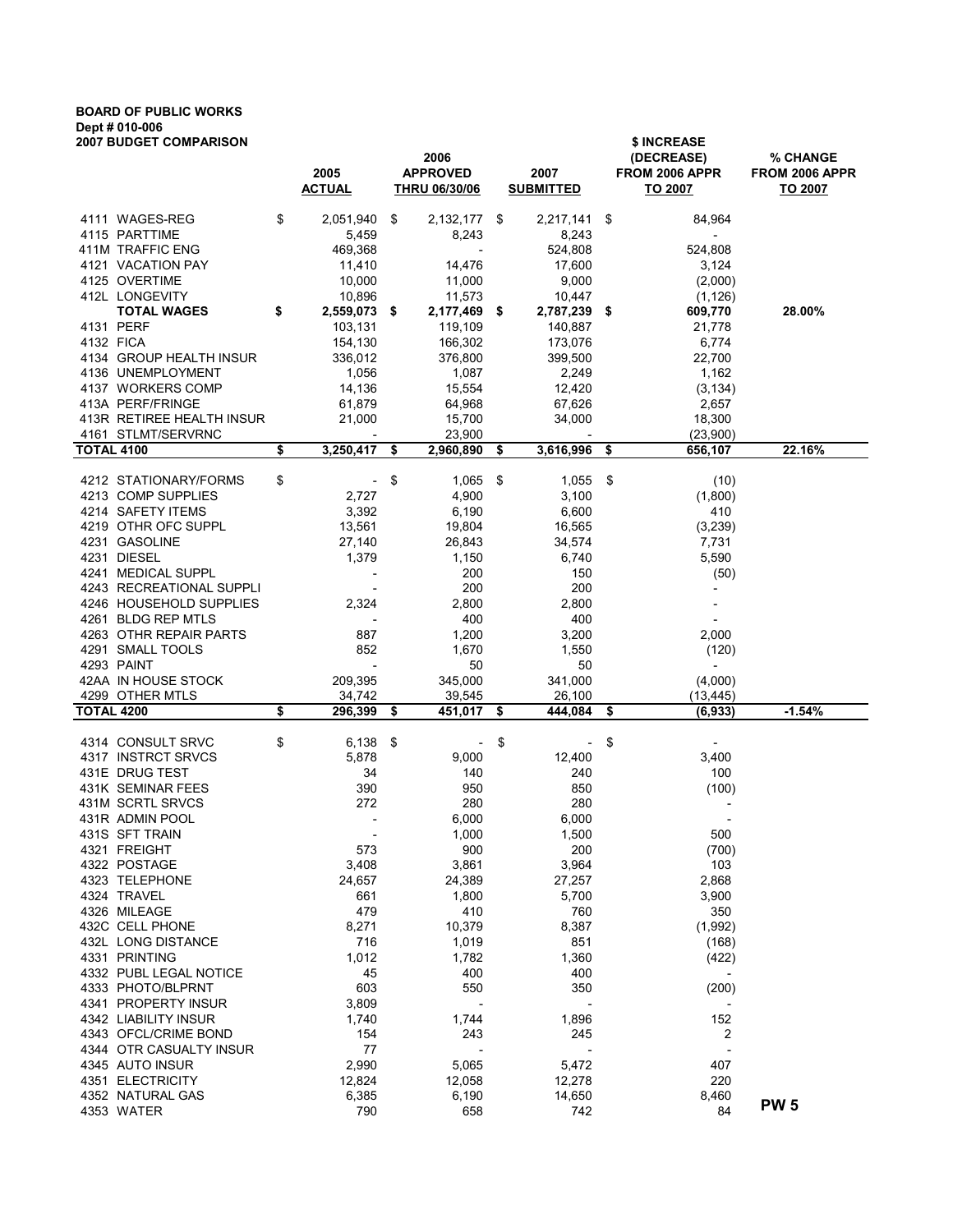# BOARD OF PUBLIC WORKS Dept # 010-006

| <b>2007 BUDGET COMPARISON</b> |                  |                 |                    | \$ INCREASE    |                |
|-------------------------------|------------------|-----------------|--------------------|----------------|----------------|
|                               |                  | 2006            |                    | (DECREASE)     | % CHANGE       |
|                               | 2005             | <b>APPROVED</b> | 2007               | FROM 2006 APPR | FROM 2006 APPR |
|                               | <b>ACTUAL</b>    | THRU 06/30/06   | <b>SUBMITTED</b>   | TO 2007        | TO 2007        |
| 4354 SEWAGE                   | 1,246            | 972             | 1,220              | 248            |                |
| 4355 PUB LIGHTING             | 461,699          | 502,950         | 503,100            | 150            |                |
| 4356 SOLID WASTE DISPOSAL     | 3,363            | 4,820           | 4,700              | (120)          |                |
| 4359 STORM WATER              | 156              | 156             | 216                | 60             |                |
| 435N STORAGE                  | 379              | 1,304           | 744                | (560)          |                |
| 4361 CONT BLDG REP            | 394              | 2,000           | 1,500              | (500)          |                |
| 4363 CONT OTH REP             | 9,417            | 11,338          | 3,780              | (7, 558)       |                |
| 4365 JANITORIAL SRVCS         | 1,525            | 2,080           | 1,705              | (375)          |                |
| 4369 CONT SRVCS               | 140,906          | 87,310          | 90,220             | 2,910          |                |
| 436B CONTR STREET LIGHT       | 1,089,959        | 978,220         | 1,017,348          | 39,128         |                |
| 436F CONT FLOOD               | 13,280           | 22,000          | 22,000             |                |                |
| 436N GARAGE NON-TARGET        | 1,569            | 6,900           | 6,300              | (600)          |                |
| 436T GARAGE - TARGET          | 50,916           | 57,612          | 57,938             | 326            |                |
| 4374 OTHR EQ RENT             | 12,550           | 14,470          | 14,860             | 390            |                |
| 4376 HYDRANT RENT             | 2,068,426        | 2,088,000       | 2,625,000          | 537,000        |                |
| 4377 CC BLD PKG               | 932              | 1,300           | 1,550              | 250            |                |
| 4391 SUBS & DUES              | 980              | 1,432           | 1,773              | 341            |                |
| 4392 LICENSES                 | 3,609            | 3,500           | 2,500              | (1,000)        |                |
| 4399 OTHR SRVC                | 3,868            | 1,600           | 4,000              | 2,400          |                |
| 439B MASTER LEASE             | 17,100           | 23,143          | 39,049             | 15,906         |                |
| <b>TOTAL 4300</b>             | \$<br>3,964,180  | \$<br>3,899,925 | \$<br>4,505,285    | \$<br>605,360  | 15.52%         |
| 4314 CONST GROUND             | \$<br>$1,800$ \$ |                 | \$                 | \$             |                |
| 4443 PUR OFFC EQP             |                  |                 | 5,500              | 5,500          |                |
| 4444 PUR OTHR EQUIP           |                  | 10,000          | 19,900             | 9,900          |                |
| 4445 PUR COMPUTER             | 742              |                 |                    |                |                |
| 4446 PUR SOFTWARE             | 240              |                 |                    |                |                |
| <b>TOTAL 4400</b>             | \$<br>2,782      | \$<br>10.000    | \$<br>25,400       | \$<br>15.400   | 154.00% **     |
|                               |                  |                 |                    |                |                |
| <b>TOTAL EXPENSES</b>         | \$<br>7,513,778  | \$<br>7,321,831 | \$<br>8,591,765 \$ | 1,269,934      | 17.34%         |

\*\* Percentage high due to the fact that 4400's in 2006 were covered with lease dollars.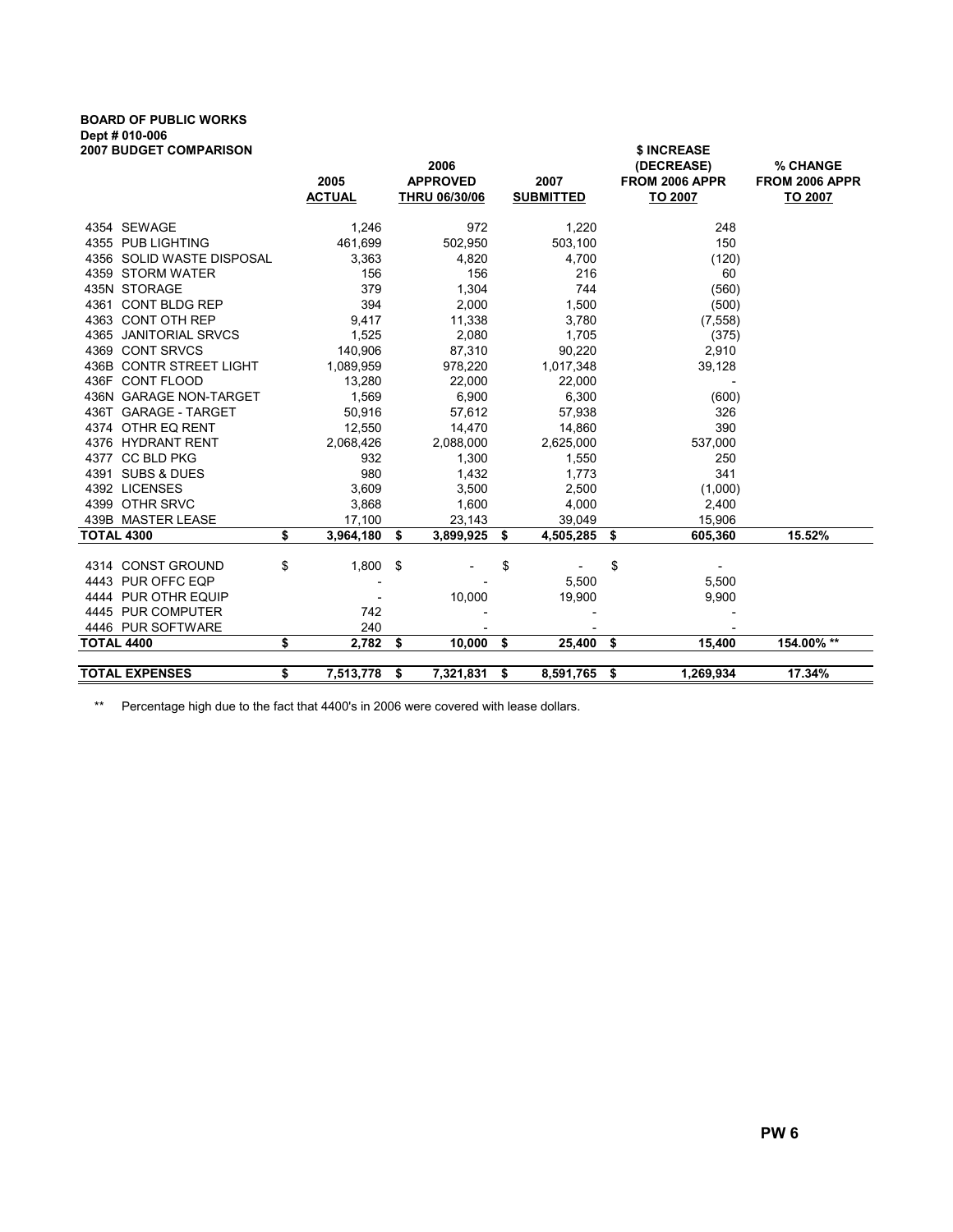|              | Board of Public Works 2007-2011 Capital Improvement Program |                          |                                 |      |                          |                             |       |
|--------------|-------------------------------------------------------------|--------------------------|---------------------------------|------|--------------------------|-----------------------------|-------|
|              | <b>FUNDING SOURCE CODE:</b>                                 | <b>GRP-Grant Pending</b> |                                 |      | PT-Property Tax          |                             |       |
|              | CC-Cumulative Capital Fund                                  | LE-Lease                 |                                 |      | RB-Revenue Bond          |                             |       |
|              | <b>CDBG-Community Development Block Grant</b>               |                          | InfraBd-Infrastructure Bond     |      | ST-State Source          |                             |       |
|              | CEDIT-Co. Economic Development Income Tax                   |                          | LRS-Local Roads & Streets       |      | <b>SU-Sewer Utility</b>  |                             |       |
|              | CO-County Source                                            | MISC-Miscellaneous       |                                 |      | SWU-Stormwater Utility   |                             |       |
|              | FED-Federal Source                                          |                          | MVH-Motor Vehicle Highway       |      |                          | TIF-Tax Increment Financing |       |
|              | GOB-General Obligation Bond                                 |                          | PCBF-Park Cumulative Bldg. Fund |      | UF-User Fee              |                             |       |
|              | <b>GRA-Grant Approved</b>                                   | PS-Private Source        |                                 |      | <b>WU-Water Utility</b>  |                             |       |
| Item#        | <b>Project Title &amp; Description</b>                      | <b>Funding</b>           |                                 |      | <b>Expenditure</b>       |                             |       |
|              |                                                             | Source                   | 2007                            | 2008 | 2009                     | 2010                        | 2011  |
|              | Computers                                                   | PT                       | $\overline{\phantom{a}}$        |      | 5.000                    | $\overline{\phantom{a}}$    | 2,200 |
| 2            | Office Chairs                                               | PT                       | 400                             | 800  | $\overline{\phantom{a}}$ | ٠                           | 1,000 |
| <b>TOTAL</b> |                                                             |                          | 400                             | 800  | 5.000                    |                             | 3,200 |

The Public Works Administrative staff provides support to the Board of Public Works and to the Director of Public Works and Utilities. This office includes the Director, Associate Director, Utility Services Manager, Clerk to the Board of Works, Compliance Director, Compliance Officer, Administrative Assistant, Executive Secretary VII, and the Barrett Law Accountant.

1. Replacement of Computers: Computers will be replaced according to City guidelines. 2. Office chairs standard rotation replacement.

|                | Transportation Administration and Support 2007-2011 Capital Improvement Program |                                      |                                 |                          |                         |        |        |  |  |  |  |  |
|----------------|---------------------------------------------------------------------------------|--------------------------------------|---------------------------------|--------------------------|-------------------------|--------|--------|--|--|--|--|--|
|                | <b>FUNDING SOURCE CODE:</b>                                                     | <b>GRP-Grant Pending</b>             |                                 | PT-Property Tax          |                         |        |        |  |  |  |  |  |
|                | CC-Cumulative Capital Fund                                                      | LE-Lease                             |                                 |                          | RB-Revenue Bond         |        |        |  |  |  |  |  |
|                | CDBG-Community Development Block Grant                                          |                                      | InfraBd-Infrastructure Bond     | ST-State Source          |                         |        |        |  |  |  |  |  |
|                | CEDIT-Co. Economic Development Income Tax                                       | <b>LRS-Local Roads &amp; Streets</b> | <b>SU-Sewer Utility</b>         |                          |                         |        |        |  |  |  |  |  |
|                | <b>CO-County Source</b>                                                         | MISC-Miscellaneous                   |                                 |                          | SWU-Stormwater Utility  |        |        |  |  |  |  |  |
|                | FED-Federal Source                                                              | MVH-Motor Vehicle Highway            | TIF-Tax Increment Financing     |                          |                         |        |        |  |  |  |  |  |
|                | GOB-General Obligation Bond                                                     |                                      | PCBF-Park Cumulative Bldg. Fund |                          | UF-User Fee             |        |        |  |  |  |  |  |
|                | <b>GRA-Grant Approved</b>                                                       | PS-Private Source                    |                                 |                          | <b>WU-Water Utility</b> |        |        |  |  |  |  |  |
| Item#          | <b>Project Title &amp; Description</b>                                          | Fundina                              |                                 |                          | <b>Expenditure</b>      |        |        |  |  |  |  |  |
|                |                                                                                 | Source                               | 2007                            | 2008                     | 2009                    | 2010   | 2011   |  |  |  |  |  |
|                | Computer replacements                                                           | PT                                   | ٠                               | 4,000                    | 4.000                   | 4.000  | 4,000  |  |  |  |  |  |
| $\overline{2}$ | Vehicles                                                                        | LE                                   | 53,000                          | 82,500                   | 82,500                  | 60,000 | 60.000 |  |  |  |  |  |
| 3              | Concrete compression testing machine                                            | PT                                   | 7.500                           | $\overline{\phantom{a}}$ |                         | ٠      |        |  |  |  |  |  |
| <b>TOTAL</b>   |                                                                                 |                                      | 60,500                          | 86.500                   | 86.500                  | 64.000 | 64.000 |  |  |  |  |  |

1. The personal computers are scheduled for replacement per City guidelines. Notebook computers are being requested for field personnel so that they can access<br>permit information from their vehicles, via the internef/intra Microsoft Office, each year.

2. Vehicle Replacement: \$53,000 will be used in 2007 to replace a 1993 Chevrolet Blazer that has 85,000 miles and a 1996 Chevy C2500 that has 157,000 miles with Ford Escape hybrid vehciles. The department has a total of 16 vehicles, 12 of which are currently planned for replacement.

3. The concrete compression testing machine is over 25 years old, and needs to be replaced

|              |                                             | Street Lighting 2007-2011 Capital Improvement Program |                                                          |        |                         |                          |        |  |  |  |
|--------------|---------------------------------------------|-------------------------------------------------------|----------------------------------------------------------|--------|-------------------------|--------------------------|--------|--|--|--|
|              | <b>FUNDING SOURCE CODE:</b>                 | <b>GRP-Grant Pending</b>                              |                                                          |        | PT-Property Tax         |                          |        |  |  |  |
|              | CC-Cumulative Capital Fund                  | LE-Lease                                              |                                                          |        | RB-Revenue Bond         |                          |        |  |  |  |
|              | CDBG-Community Development Block Grant      |                                                       | InfraBd-Infrastructure Bond                              |        | ST-State Source         |                          |        |  |  |  |
|              | CEDIT-Co. Economic Development Income Tax   |                                                       | <b>LRS-Local Roads &amp; Streets</b>                     |        | <b>SU-Sewer Utility</b> |                          |        |  |  |  |
|              | <b>CO-County Source</b>                     | MISC-Miscellaneous                                    |                                                          |        | SWU-Stormwater Utility  |                          |        |  |  |  |
|              | FED-Federal Source                          |                                                       | MVH-Motor Vehicle Highway<br>TIF-Tax Increment Financing |        |                         |                          |        |  |  |  |
|              | GOB-General Obligation Bond                 |                                                       | PCBF-Park Cumulative Bldg. Fund<br>UF-User Fee           |        |                         |                          |        |  |  |  |
|              | <b>GRA-Grant Approved</b>                   | PS-Private Source                                     |                                                          |        | <b>WU-Water Utility</b> |                          |        |  |  |  |
| Item#        | <b>Project Title &amp; Description</b>      | <b>Funding</b>                                        |                                                          |        | <b>Expenditure</b>      |                          |        |  |  |  |
|              |                                             | Source                                                | 2007                                                     | 2008   | 2009                    | 2010                     | 2011   |  |  |  |
|              | Vehicles                                    | LE                                                    | 98,000                                                   | 30,000 | 30,000                  | 30,000                   | 30,000 |  |  |  |
|              | Computer Equipment - Total 11 in department | PT                                                    | ۰                                                        |        | 3.000                   | 4.000                    | 3,000  |  |  |  |
| 3            | Printers                                    | PT                                                    | 1.500                                                    | 500    | 500                     | $\overline{\phantom{a}}$ | 500    |  |  |  |
| 4            | <b>Office Equipment</b>                     | PT                                                    | 4,000                                                    | 4,000  | 4,000                   | 4,000                    | 4,000  |  |  |  |
| <b>TOTAL</b> |                                             |                                                       | 103,500                                                  | 34.500 | 37.500                  | 38,000                   | 37,500 |  |  |  |

1. Vehicle Replacement - Vehicles will be replaced according to Fleet Management replacement guidelines. 2007- '91 IH Bucket Truck Replacement

2. Computer Replacement - Computers will be replaced according to City guidelines.

3. Printer Replacement - 2007 (1) Printer

4. Office Equipment - 2007: Purchase two (2) conference room chairs, one (1) desk, replace breakroom chairs, and one (1) two (2) drawer file cabinet.

|                | Flood Control 2007-2011 Capital Improvement Program |                                      |                                 |         |                             |         |         |
|----------------|-----------------------------------------------------|--------------------------------------|---------------------------------|---------|-----------------------------|---------|---------|
|                | <b>FUNDING SOURCE CODE:</b>                         | <b>GRP-Grant Pending</b>             |                                 |         | PT-Property Tax             |         |         |
|                | CC-Cumulative Capital Fund                          | LE-Lease                             |                                 |         | RB-Revenue Bond             |         |         |
|                | CDBG-Community Development Block Grant              | InfraBd-Infrastructure Bond          | ST-State Source                 |         |                             |         |         |
|                | CEDIT-Co. Economic Development Income Tax           | <b>LRS-Local Roads &amp; Streets</b> | <b>SU-Sewer Utility</b>         |         |                             |         |         |
|                | <b>CO-County Source</b>                             | MISC-Miscellaneous                   |                                 |         | SWU-Stormwater Utility      |         |         |
|                | FED-Federal Source                                  |                                      | MVH-Motor Vehicle Highway       |         | TIF-Tax Increment Financing |         |         |
|                | GOB-General Obligation Bond                         |                                      | PCBF-Park Cumulative Bldg. Fund |         | UF-User Fee                 |         |         |
|                | <b>GRA-Grant Approved</b>                           | PS-Private Source                    |                                 |         | <b>WU-Water Utility</b>     |         |         |
| Item#          | <b>Project Title &amp; Description</b>              | <b>Funding</b>                       |                                 |         | <b>Expenditure</b>          |         |         |
|                |                                                     | Source                               | 2007                            | 2008    | 2009                        | 2010    | 2011    |
|                | Early Flood Warning System                          | PT                                   | 12,000                          | 10.000  | 10.000                      | 10.000  | 10.000  |
| $\overline{2}$ | Flood Control Project Repair Cost                   | SWU                                  | 100,000                         | 100.000 | 100.000                     | 100.000 | 100,000 |
| 3              | Computer                                            | PT                                   |                                 | 800     | ۰                           |         | 800     |
| 4              | Vehicle                                             | PT                                   |                                 | 5,000   | ۰                           |         |         |
| <b>TOTAL</b>   |                                                     |                                      | 112.000                         | 115.800 | 110.000                     | 110.000 | 110.800 |

1. The City has an early flood warning system that consists of 28 precipitation gages and 10 river level gages. In addition, 4 temperature sensors were added.

2. Flood Control is responsible for all of the City's flood control facilities and structures within the City limits. Fort Wayne's main flood control facilitiy is the Fort

3. In 2009 we are replacing a desk top computer for 1employee, the early flood warning desktop computer in 2007, and an additional computer upgrade in 2010.<br>4. Flood Control's 1995 Chervolet S-10 pickup is projected to be